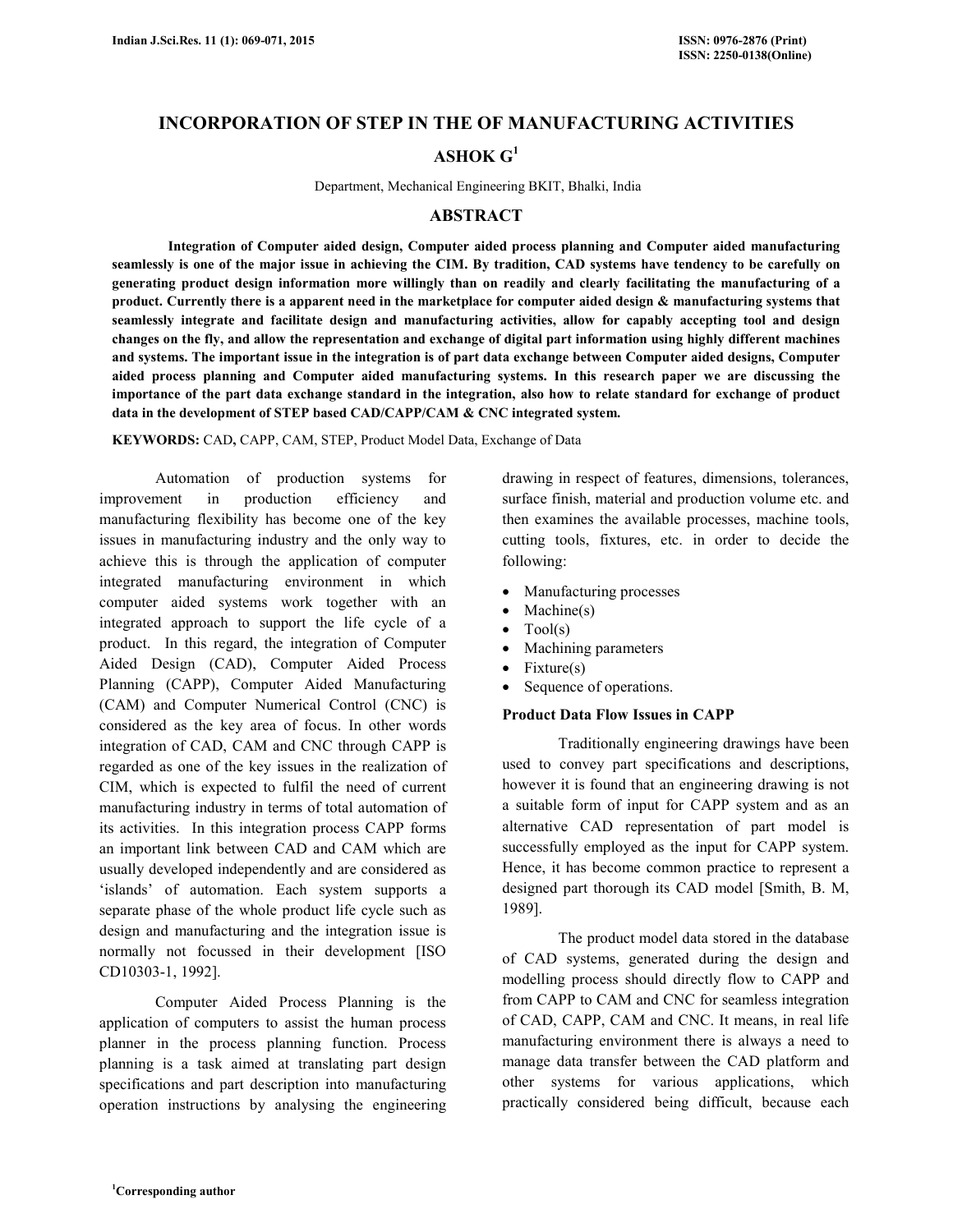computer aided system has its own internal data model which is a proprietary data format. To resolve this, the data exchange issue should be addressed by means of adopting a common file format which the different computer aided system can read and process easily. By using direct translators between CAD and CAPP and between CAPP and CAM and from CAM to CNC, the data can be transferred, but the problem with this is, every different computer aided system requires a different translator, so there will be large number of translators required to handle all computer aided systems in the world. Another method is adopting neutral file format , a neutral file can defined as , the file with a format which is independent of any specific system standards and which acts as an 'agent' to connect dissimilar computer systems that cannot normally communicate with each other due to data format incompatibility.

 It should be noted that neutral format is the 'acceptable' and consistent format within an organization or a group of organizations and the format may differ from other organizations which may set their own format standards. A review shows that companies are using neutral format files to achieve integration of manufacturing systems.

### **Application of STEP in manufacturing**

 STEP, standing for STandard for the Exchange of Product model data, is officially titled ISO 10303 [Bloor, M. S, 1991]. The aim of STEP is to provide a representation of product information along with the necessary mechanisms and definitions to enable product data to be exchanged. The exchangeof data is intended between different computer systems and environments associated with the complete product lifecycle including design, manufacture, utilisation, maintenance and disposal. STEP represents an open standard to meet product data requirements over the entire life cycle of a product, including geometry, topology, tolerances, relationships, attributes, assemblies and configuration. To accomplish its ambitious goal, STEP has been constructed as a multipart ISO standard and is organised as a series of parts and each part is published separately. STEP uses a formal specification language, EXPRESS, to specify the product information to be represented. EXPRESS is a data specification language that can be used to define data structures and constraints. It provides

comprehensive facilities for the definition of entities, attributes and relationships in context of modular (multi-schema) data models**.** The use of a formal language enables precision and consistency of representation and facilitates development of implementations. To transfer this information, STEP usually employs the neutral file approach. Transfer of data from one application to another is usually a two step process requiring an export and an import. The actual medium is an ASCII file. STEP covers a very wide range of products such as electronic, electromechanical, mechanical and sheet metal fabrications. STEP uses application protocols (APs) to specify the representation of product information for one or more applications. The APs define the scope, the information to be exchanged, the means of testing and a user guide for implementing the application. The nature of this description makes it suitable not only for neutral file exchange, but also forms a basis for implementing and sharing product databases and archiving. The ultimate goal is an integrated product information database that is accessible and useful for all the resources necessary to support a product. It is this characteristic which makes STEP computer sensible. It supports design reuse, data retention and provides access to data across a product's entire life cycle. Fowler [U.S. Product Data Association, 1994 (Part: 41)] and Pratt [U.S. Product Data Association (Part: 203)] provide a good introductory text on this subject.

 The STEP standard is divided into many Application Protocols belonging to the ISO 10303 family of standards. Each protocol defines a data exchange standard for a defined family of products at a defined stage in its life cycle. The 'APs' utilize the lower-level information of integrated resources in well defined combinations and configurations to represent a particular data model of an engineering or technical application. The protocols list is shown below,

- Part 201 Explicit draughting. Simple 2D drawing geometry related to a product. No association, no assembly hierarchy. Practically a subset of AP202 and 214.
- Part 202 Associative draughting. 2D/3D drawing with association, but no product structure. Practically a subset of AP214.
- Part 203: Configuration controlled 3D designs of mechanical parts and assemblies. Mainly used for